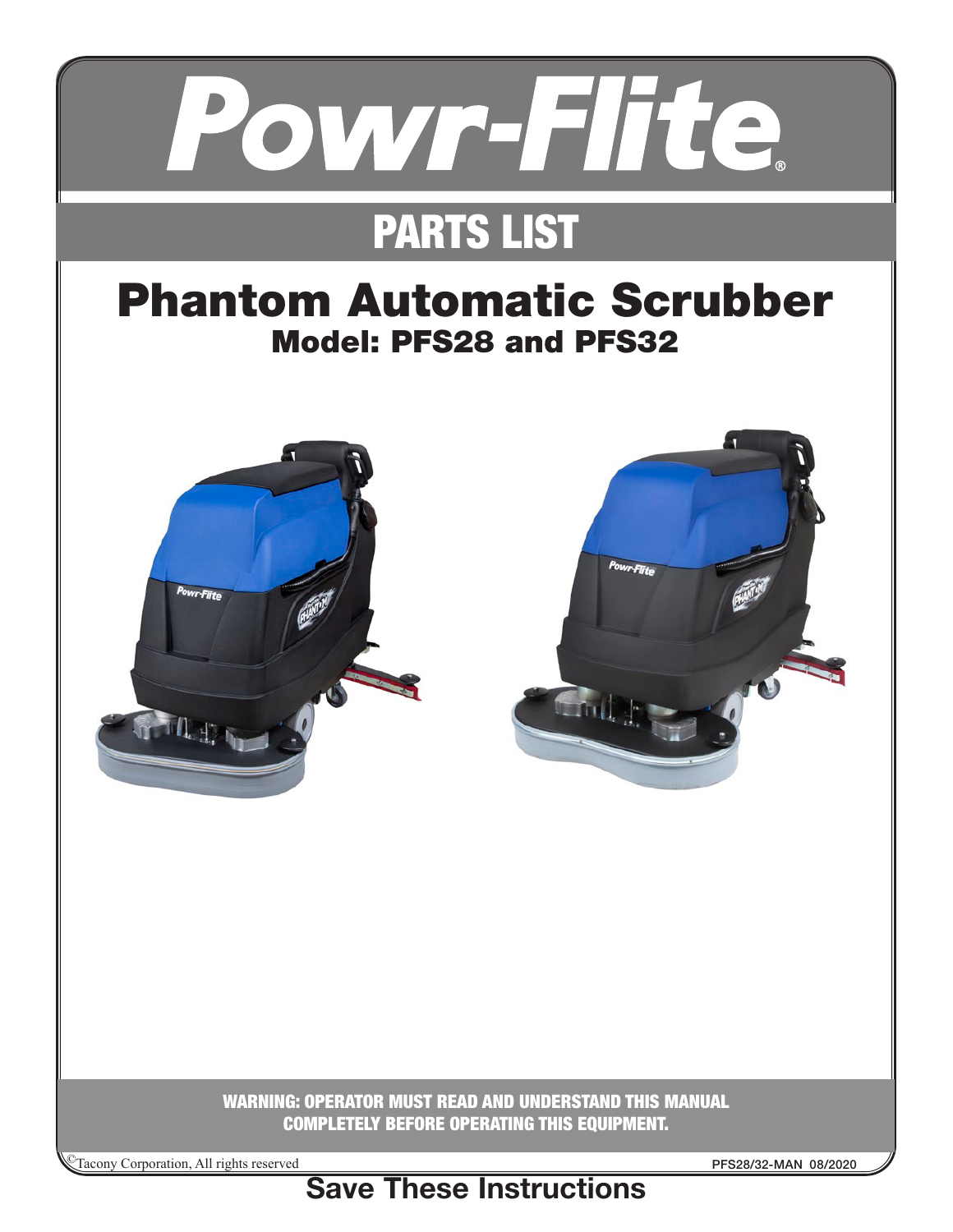#### PFS 28 & 32 FRAME ASSEMBLY

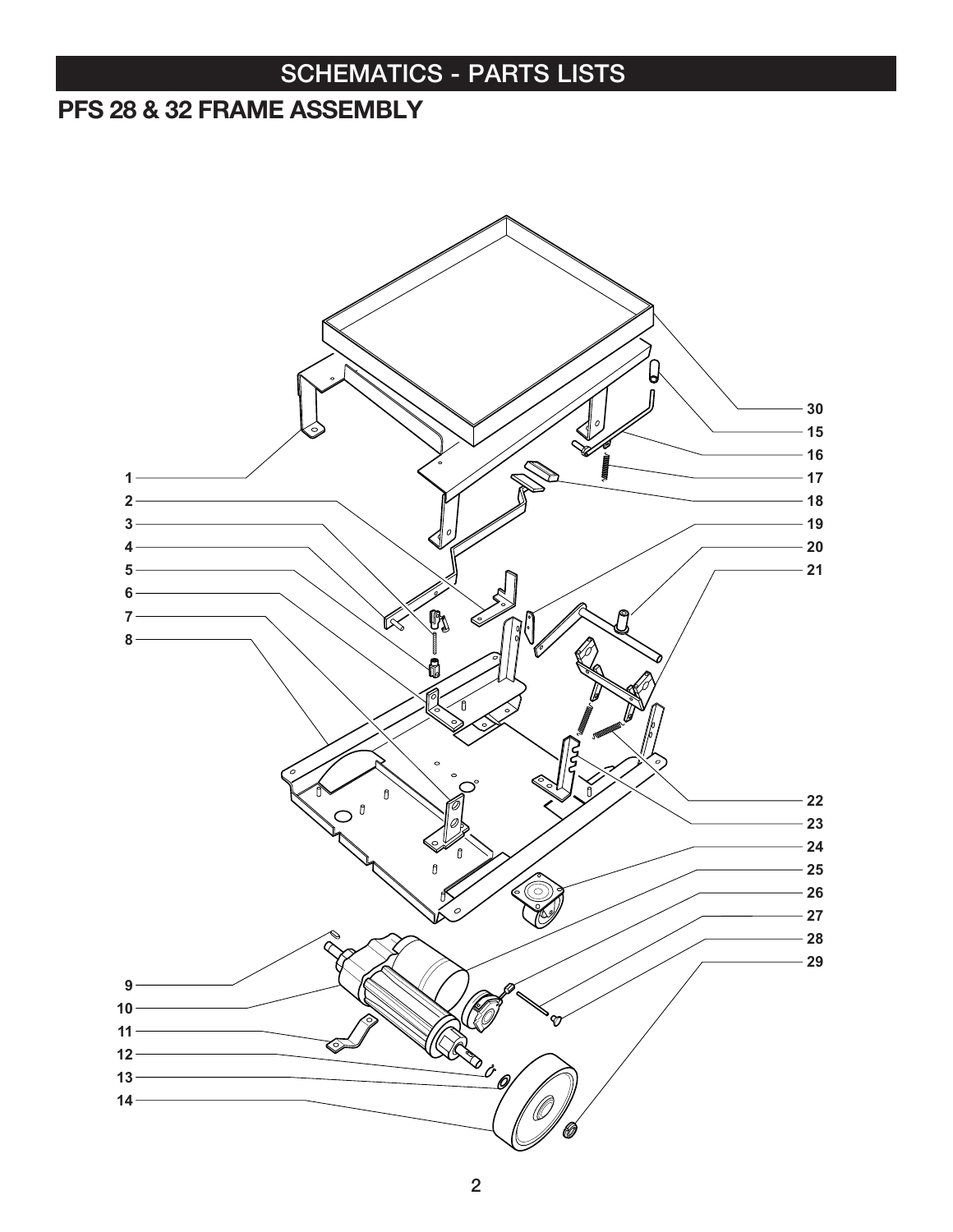## PFS 28 & 32 FRAME ASSEMBLY

| No.                     | Part No.      | Qty            | Description                            |
|-------------------------|---------------|----------------|----------------------------------------|
| $\mathbf{1}$            | 720.001       | $\blacksquare$ | <b>Frame Bracket</b>                   |
| $\overline{2}$          | 720.002       | $\mathbf{1}$   | <b>Bracket</b>                         |
| 3                       | 860.039       | $\mathbf{1}$   | <b>Tie Rod</b>                         |
| $\overline{\mathbf{4}}$ | 720.004       | $\mathbf{1}$   | <b>Squeegee Lifting Pedal</b>          |
| 5                       | 500.120       | 1              | Fork                                   |
| 6                       | 700.030       | 1              | <b>Angle Bracket</b>                   |
| $\overline{7}$          | 650.114       | $\mathbf{1}$   | <b>Bracket</b>                         |
| 8                       | 720.008       | 1              | Frame                                  |
| 9                       | 501.236       | $\overline{2}$ | <b>Square Key</b>                      |
| 10                      | 701.500       | 1              | <b>Transaxle</b>                       |
| 11                      | 510.011       | 1              | <b>Transaxle Bracket</b>               |
| 12                      | <b>PAS491</b> | $\overline{2}$ | <b>Seegere Ring</b>                    |
| 13                      | <b>PAS356</b> | $\overline{2}$ | Washer                                 |
| 14                      | <b>PAS298</b> | $\overline{2}$ | Wheel                                  |
| 15                      | 701.043       | 1              | Handle                                 |
| 16                      | 720.016       | $\mathbf{1}$   | <b>Brush Pressure Adjustment Lever</b> |
| 17                      | 400.087       | 1              | Spring                                 |
| 18                      | <b>PAS14</b>  | $\blacksquare$ | <b>Pedal Cover</b>                     |
| 19                      | 430.108       | $\mathbf{1}$   | <b>Foot Pedal Catch</b>                |
| 20                      | 700.044.1     | 1              | Lever                                  |
| 21                      | 700.045.2     | $\mathbf{1}$   | Support                                |
| 22                      | <b>PAS230</b> | $\overline{2}$ | Spring                                 |
| 23                      | 701.039       | $\mathbf{1}$   | <b>Bracket</b>                         |
| 24                      | PAS51B        | $\overline{2}$ | <b>Swivel Caster</b>                   |
| 25                      | <b>PAS485</b> | $\blacksquare$ | Motor                                  |
| 26                      | 701.517       | $\mathbf{1}$   | <b>Electric Brake</b>                  |
| 27                      | 565.239       | $\mathbf{1}$   | <b>Tie Rod</b>                         |
| 28                      | 500.061       | 1              | <b>Knob</b>                            |
| 29                      | <b>PAS358</b> | $\overline{2}$ | <b>Ring Nut</b>                        |
| 30                      | 700.220       | 1              | <b>Battery Tray</b>                    |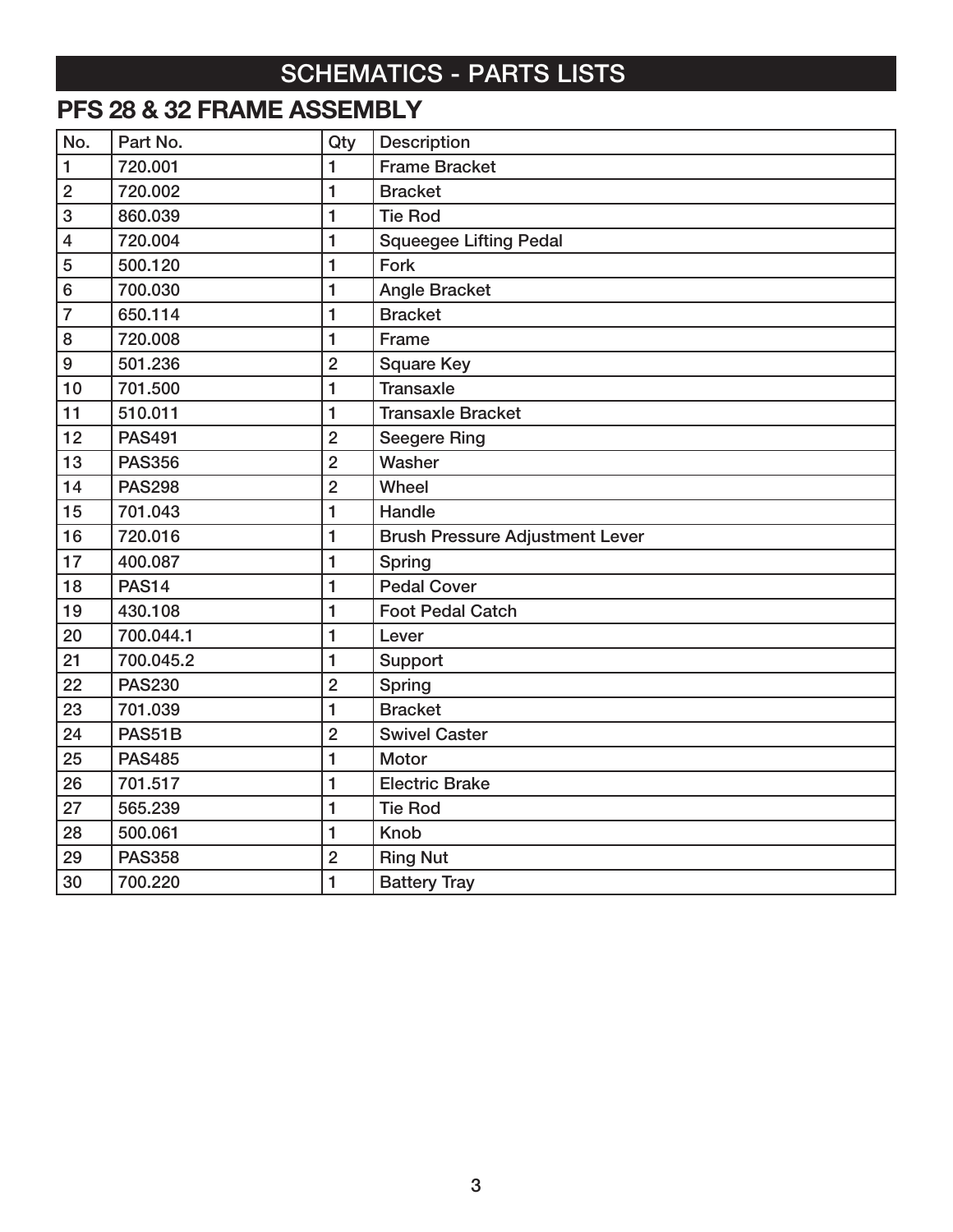#### PFS 28 BRUSH HEAD

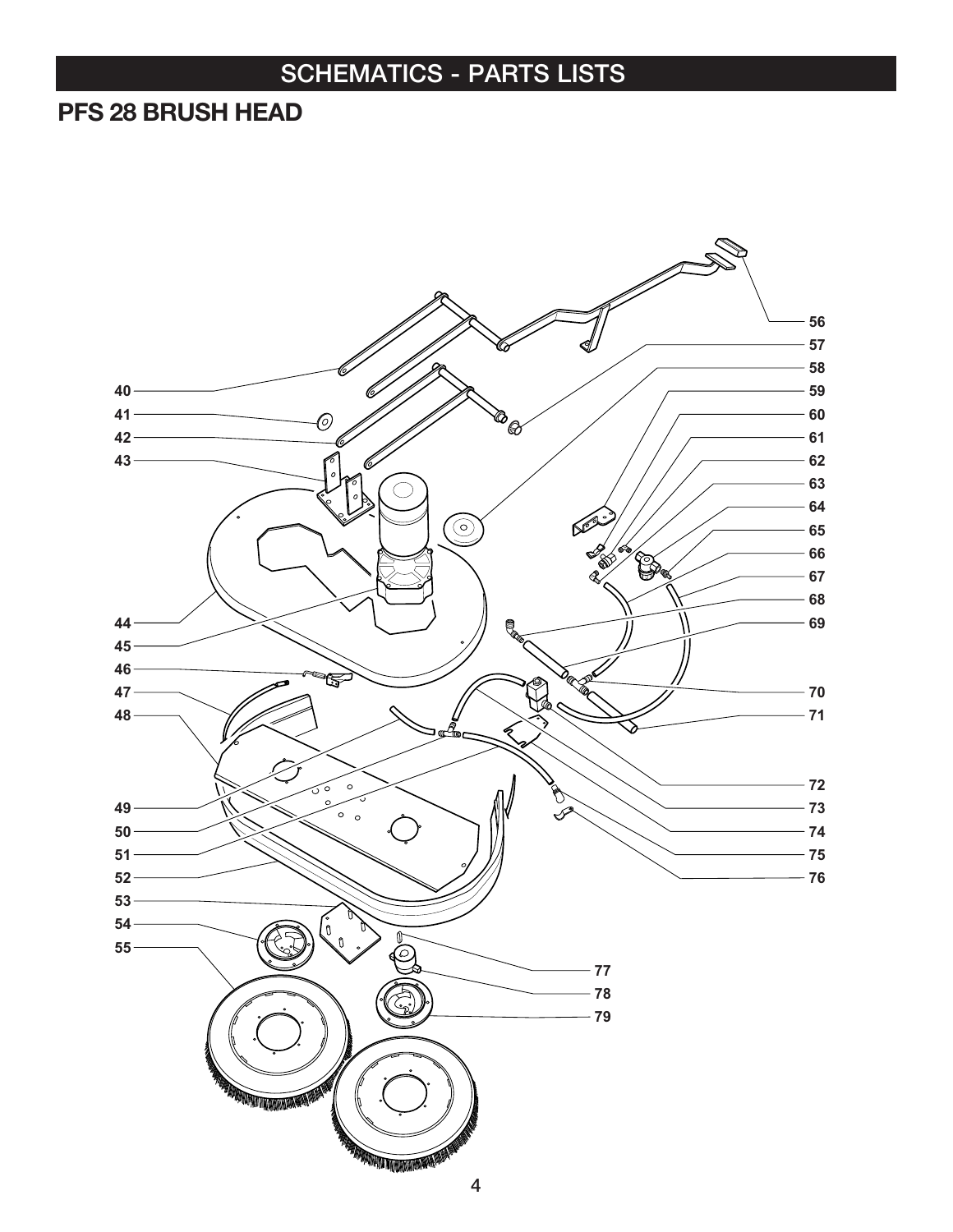#### PFS 28 BRUSH HEAD

| No. | Part No.       | Qty            | <b>Description</b>              |
|-----|----------------|----------------|---------------------------------|
| 40  | 720.040        | 1              | <b>Foot Lever</b>               |
| 41  | 710.093        | 1              | Washer                          |
| 42  | 720.042        | 1              | Lever                           |
| 43  | 701.024        | 1              | Lever                           |
| 44  | 720.044        | 1              | <b>Brush Deck PFS28</b>         |
| 45  | 430.066.B      | 1              | <b>Motor and Gear Box</b>       |
| 46  | <b>PAS122</b>  | 1              | <b>Latch Assembly</b>           |
| 47  | 650.115        | 1              | <b>Splash Guard Strap PFS28</b> |
| 48  | 701.111        | 1              | <b>Brush Plate PFS28</b>        |
| 49  | 720.049        | 1              | Hose                            |
| 50  | <b>PAS82</b>   | 1              | <b>T</b> Fitting                |
| 51  | 720.051        | 1              | Hose                            |
| 52  | 430.010        | 1              | <b>Spalsh Guard PFS28</b>       |
| 53  | 700.085        | 1              | Plate                           |
| 54  | <b>PFSCPR</b>  | 1              | <b>Clutch Plate Right</b>       |
| 55  | PFS14PDR       | 1              | Pad Holder (Right)              |
|     | PFS14PDL       | 1              | Pad Holder (Left)               |
| 56  | <b>PAS14</b>   | 1              | <b>Pedal Cover</b>              |
| 57  | 710.088        | 1              | <b>Bushing</b>                  |
| 58  | PAS1           | $\overline{2}$ | <b>Bumper Wheel</b>             |
| 59  | 720.059        | 1              | <b>Solution Filter Support</b>  |
| 60  | <b>PAS2043</b> | 1              | <b>Solution Control Knob</b>    |
| 61  | <b>PFS0027</b> | 1              | <b>Ball Valve</b>               |
| 62  | 360.129        | 1              | <b>Fitting</b>                  |
| 63  | <b>PAS296</b>  | 1              | Fitting                         |
| 64  | <b>PFS0025</b> | 1              | <b>Filter</b>                   |
| 65  | 410.040        | 1              | <b>Fitting</b>                  |
| 66  | 720.066        | 1              | Hose                            |
| 67  | 720.067        | 1              | Hose                            |
| 68  | <b>PAS2065</b> | 1              | <b>Fitting</b>                  |
| 69  | 720.069        | 1              | Hose                            |
| 70  | 610.158        | 1              | <b>T</b> Fitting                |
| 71  | 720.071        | 1              | Hose                            |
| 72  | <b>PAS2035</b> | 1              | <b>Solenoid Valve</b>           |
| 73  | 720.073        | 1              | Hose                            |
| 74  | 720.074        |                | <b>Support Plate</b>            |
| 75  | <b>PAS2038</b> | 1              | <b>Hose Fitting</b>             |
| 76  | <b>PAS2039</b> | $\overline{2}$ | <b>Pipe Support</b>             |
| 77  | <b>PFS0017</b> | $\overline{2}$ | <b>Square Key</b>               |
| 78  | <b>PFS0018</b> | $\overline{2}$ | <b>Driver</b>                   |
| 79  | <b>PFSCPL</b>  | 1              | <b>Clutch Plate Left</b>        |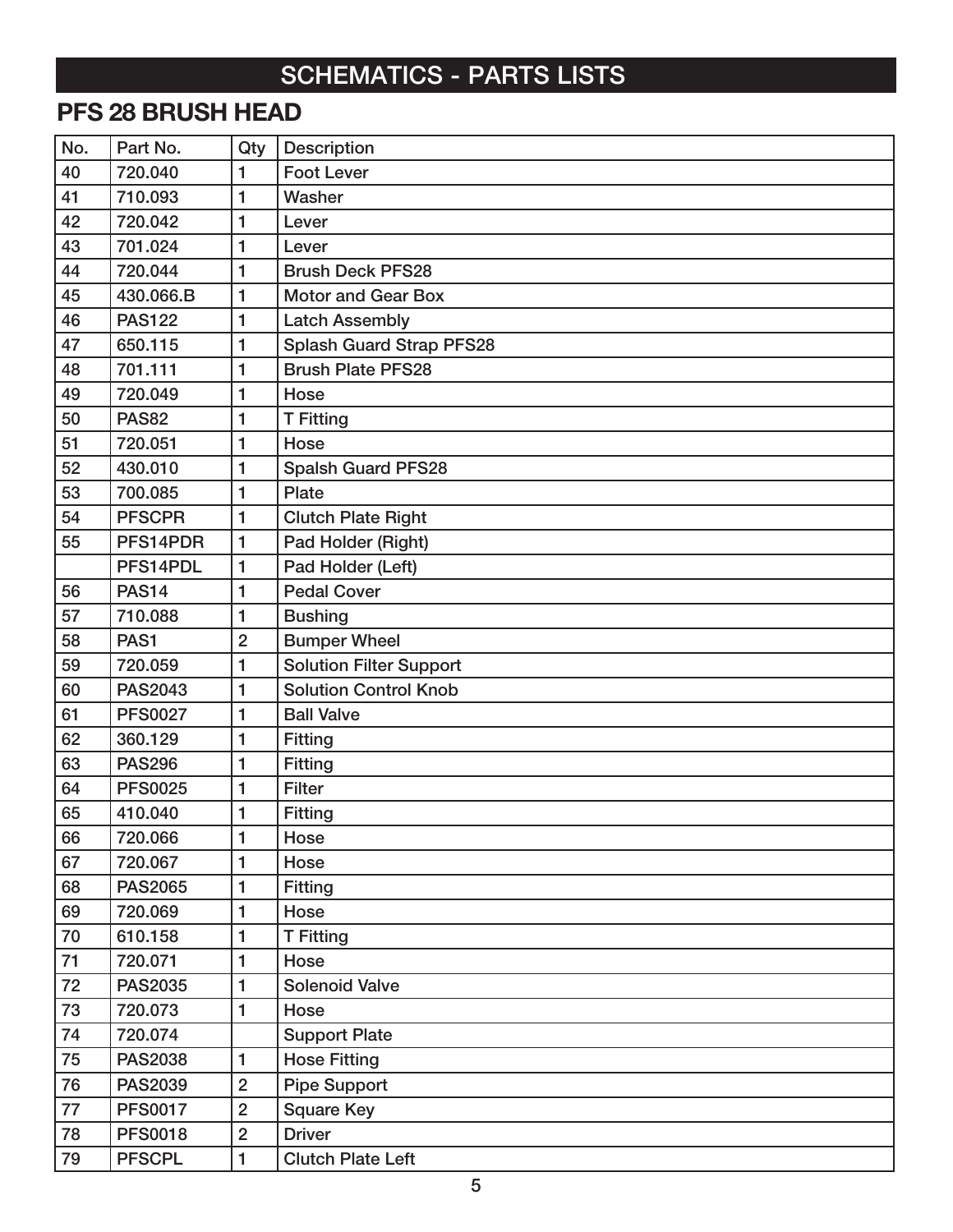#### PFS 32 BRUSH HEAD

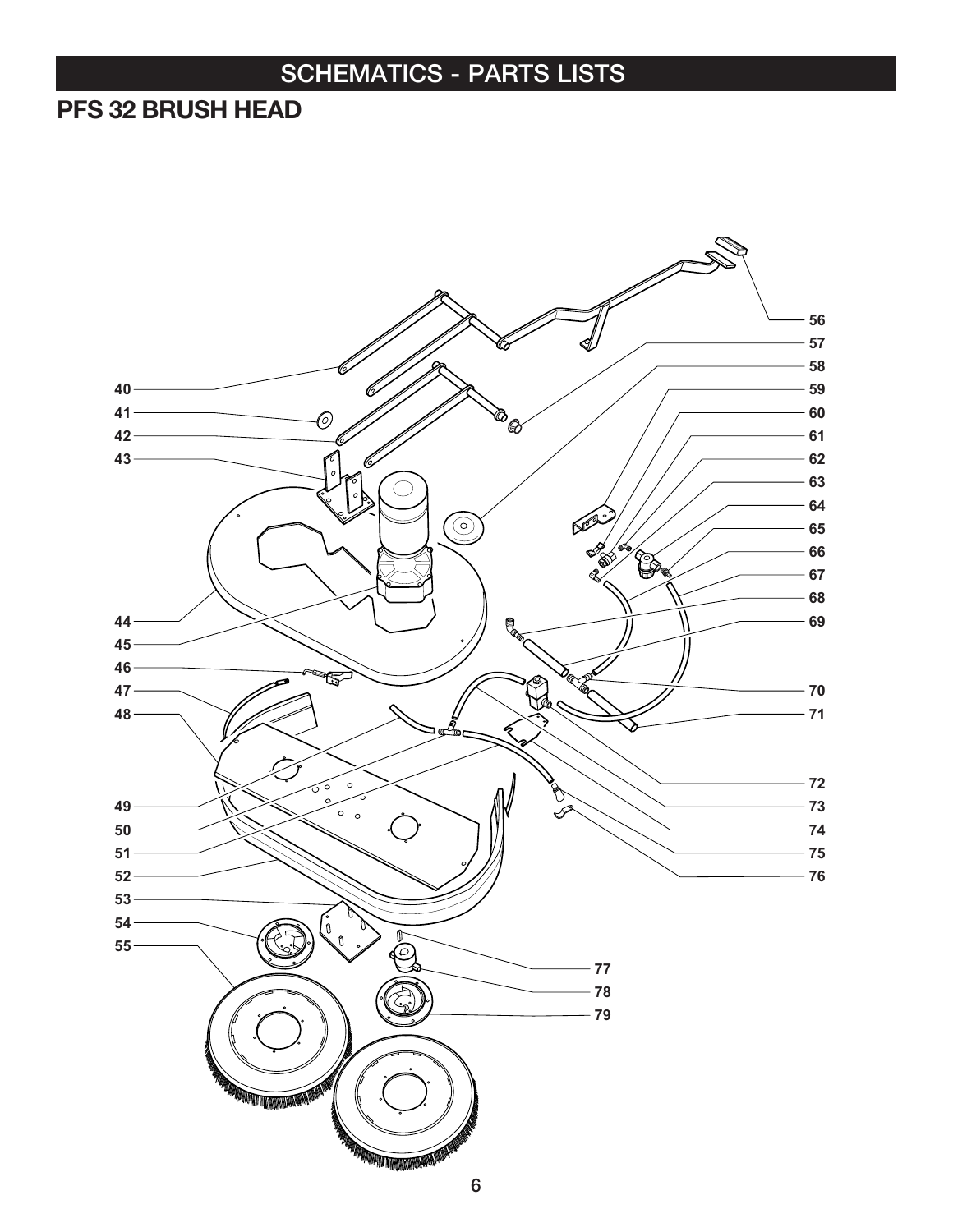|     | <b>PFS 32 BRUSH HEAD</b> |                |                                 |  |  |
|-----|--------------------------|----------------|---------------------------------|--|--|
| No. | Part No.                 | Qty            | <b>Description</b>              |  |  |
| 40  | 720.040                  | 1              | <b>Foot Lever</b>               |  |  |
| 41  | 710.093                  | 1              | Washer                          |  |  |
| 42  | 720.042                  | 1              | Lever                           |  |  |
| 43  | 701.024                  | 1              | Lever                           |  |  |
| 44  | 820.044                  | 1              | <b>Brush Deck PFS32</b>         |  |  |
| 45  | 430.066.B                | 1              | <b>Motor and Gear Box</b>       |  |  |
| 46  | <b>PAS122</b>            | 1              | <b>Latch Assembly</b>           |  |  |
| 47  | 820.047                  | 1              | <b>Splash Guard Strap PFS32</b> |  |  |
| 48  | 820.048                  | 1              | <b>Brush Plate PFS32</b>        |  |  |
| 49  | 720.049                  | 1              | Hose                            |  |  |
| 50  | <b>PAS82</b>             | 1              | <b>T</b> Fitting                |  |  |
| 51  | 720.051                  | 1              | Hose                            |  |  |
| 52  | 850.305                  | 1              | <b>Spalsh Guard PFS32</b>       |  |  |
| 53  | 700.085                  | 1              | Plate                           |  |  |
| 54  | <b>PFSCPR</b>            | $\mathbf{1}$   | <b>Clutch Plate Right</b>       |  |  |
| 55  | PFS16PDR                 | $\overline{2}$ | Pad Holder (Right)              |  |  |
|     | PFS16PDL                 | 1              | Pad Holder (Left)               |  |  |
| 56  | <b>PAS14</b>             | 1              | <b>Pedal Cover</b>              |  |  |
| 57  | 710.088                  | 1              | <b>Bushing</b>                  |  |  |
| 58  | PAS <sub>1</sub>         | $\overline{2}$ | <b>Bumper Wheel</b>             |  |  |
| 59  | 720.059                  | 1              | <b>Solution Filter Support</b>  |  |  |
| 60  | <b>PAS2043</b>           | $\mathbf{1}$   | <b>Solution Control Knob</b>    |  |  |
| 61  | <b>PFS0027</b>           | 1              | <b>Ball Valve</b>               |  |  |
| 62  | 360.129                  | 1              | <b>Fitting</b>                  |  |  |
| 63  | <b>PAS296</b>            | 1              | <b>Fitting</b>                  |  |  |
| 64  | <b>PFS0025</b>           | 1              | <b>Filter</b>                   |  |  |
| 65  | 410.040                  | 1              | <b>Fitting</b>                  |  |  |
| 66  | 720.066                  | 1              | Hose                            |  |  |
| 67  | 720.067                  | 1              | Hose                            |  |  |
| 68  | <b>PAS2065</b>           | 1              | <b>Fitting</b>                  |  |  |
| 69  | 720.069                  | 1              | Hose                            |  |  |
| 70  | 610.158                  | 1              | <b>T</b> Fitting                |  |  |
| 71  | 720.071                  | 1              | Hose                            |  |  |
| 72  | <b>PAS2035</b>           | 1              | <b>Solenoid Valve</b>           |  |  |
| 73  | 720.073                  | 1              | Hose                            |  |  |
| 74  | 720.074                  |                | <b>Support Plate</b>            |  |  |
| 75  | <b>PAS2038</b>           | $\mathbf{1}$   | <b>Hose Fitting</b>             |  |  |
| 76  | <b>PAS2039</b>           | $\overline{2}$ | <b>Pipe Support</b>             |  |  |
| 77  | <b>PFS0017</b>           | $\overline{2}$ | <b>Square Key</b>               |  |  |
| 78  | <b>PFS0018</b>           | $\overline{2}$ | <b>Driver</b>                   |  |  |
| 79  | <b>PFSCPL</b>            | $\mathbf{1}$   | <b>Clutch Plate Left</b>        |  |  |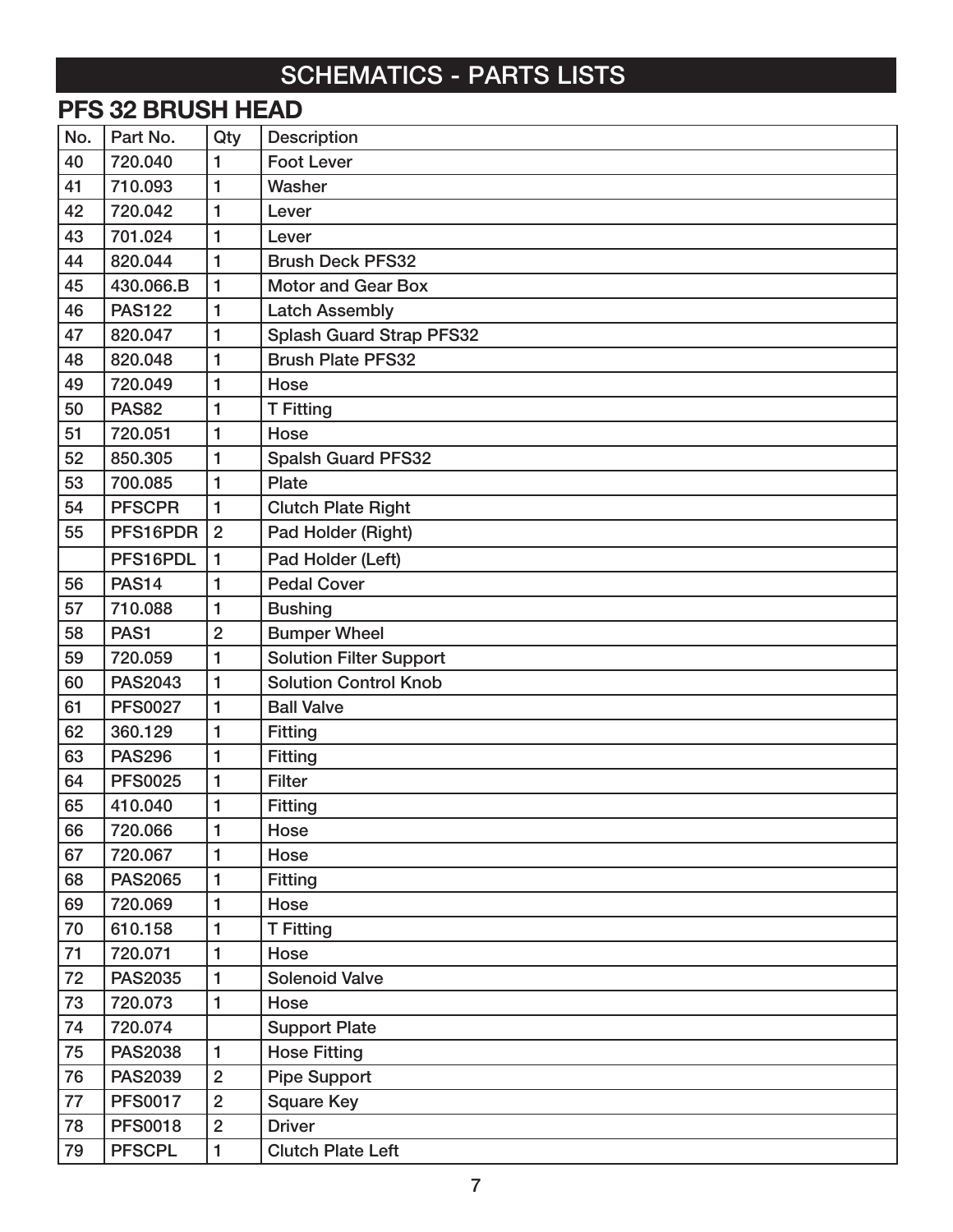#### PFS 28 & 32 TANKS AND VACUUM MOTOR

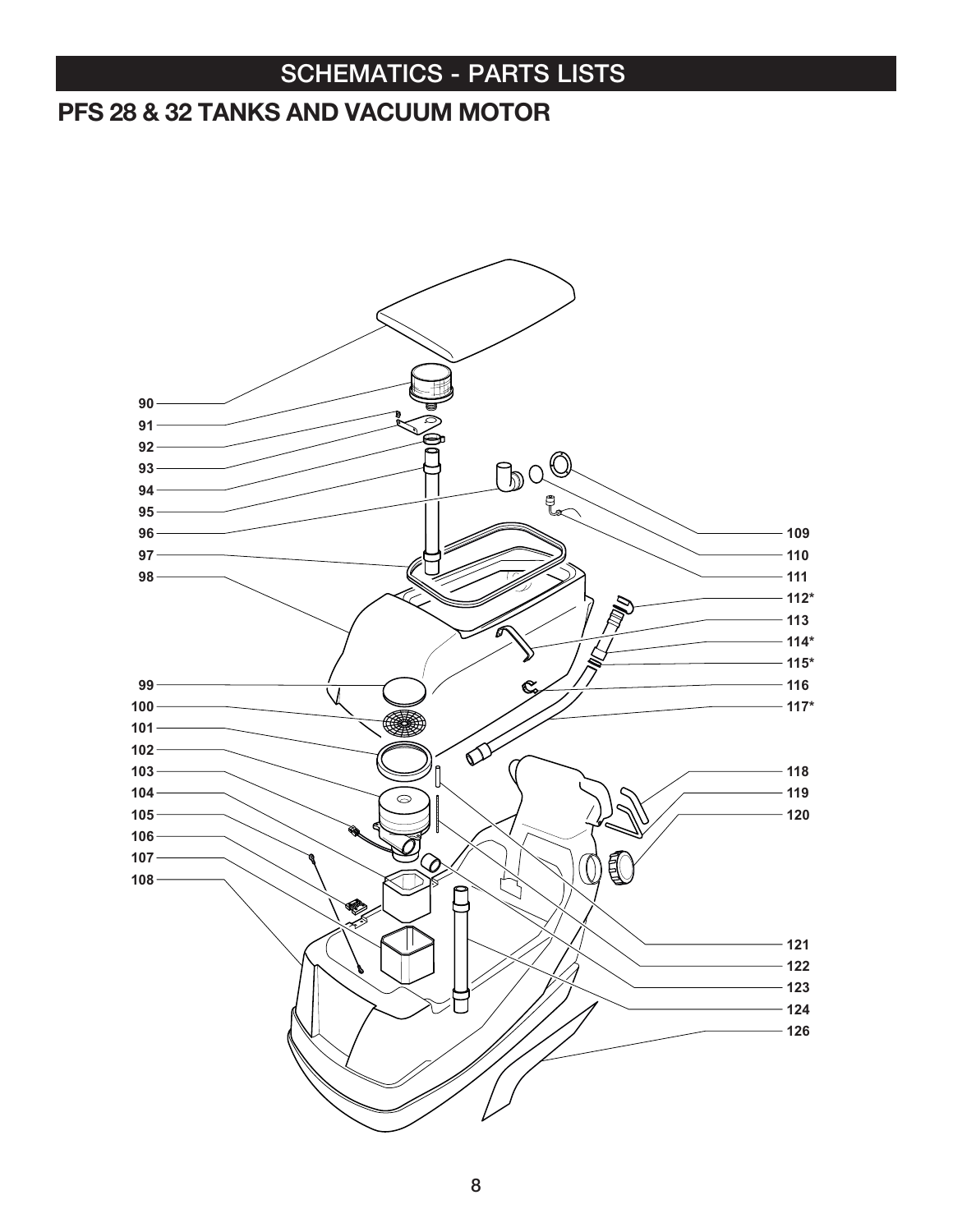## PFS 28 & 32 TANKS AND VACUUM MOTOR

| No.     | Part No.       | Qty            | <b>Description</b>         |
|---------|----------------|----------------|----------------------------|
| 90      | 720.090        | 1              | Cover                      |
| 91      | <b>PFS0046</b> | 1              | <b>Vacuum Filter</b>       |
| 92      | <b>PFS0047</b> | 1              | <b>Spring Clip</b>         |
| 93      | <b>PFS0048</b> | 1              | Support                    |
| 94      | <b>PAS2072</b> | 1              | <b>Hose Clamp</b>          |
| 95      | <b>PFS0050</b> | 1              | Stand pipe                 |
| 96      | 1000.279       | 1              | Elbow                      |
| 97      | 720.097        | 1              | <b>Seal</b>                |
| 98      | 720.098        | 1              | <b>Tank</b>                |
| 99      | <b>PFS0065</b> | 1              | <b>Filter</b>              |
| 100     | <b>PAS79</b>   | 1              | <b>Screen</b>              |
| 101     | <b>PAS102</b>  | 1              | <b>Motor Gasket</b>        |
| 102     | <b>PFS0101</b> | 1              | Vacuum Motor (550W)        |
| 103     | <b>PFS0015</b> | $\overline{2}$ | Connection                 |
| 104     | <b>PFS0068</b> | 1              | Sponge                     |
| 105     | <b>PFS0032</b> | 1              | Cable                      |
| 106     | <b>PFS0053</b> | $\overline{2}$ | Hinge                      |
| 107     | 430.266.2      | 1              | Cover                      |
| 108     | 720.108        | 1              | <b>Tank</b>                |
| 109     | 720.109        | 1              | Gasket                     |
| 110     | 435.073        | 1              | <b>Seal</b>                |
| 111     | <b>PFS0092</b> | 1              | <b>Float Switch</b>        |
| 112     | <b>PFS0059</b> | 1              | Plug *                     |
| 113     | <b>PFS0055</b> | $\overline{2}$ | <b>Recovery Tank Strap</b> |
| 114     | <b>PFS0060</b> | 1              | Hose *                     |
| 115     | 520.169        | 1              | Support <sup>*</sup>       |
| 116     | 505.107        | 1              | <b>Hose Clip</b>           |
| 117     | 720.117        | 1              | Hose *                     |
| 118     | <b>PFS0062</b> | $\overline{2}$ | Rubber                     |
| 119     | <b>PFS0063</b> | $\overline{2}$ | Lever                      |
| 120     | <b>PFS0064</b> | $\mathbf{1}$   | <b>Solution Tank Cap</b>   |
| 121     | 720.121        | 3              | Spacer                     |
| 122     | 720.122        | 3              | <b>Tie Rod</b>             |
| 123     | <b>PAS330</b>  | 1              | <b>Vacuum Hose Coupler</b> |
| 124     | 710.259        | 1              | Hose                       |
| $\star$ | 720.125        | $\mathbf{1}$   | <b>Complete Drain Hose</b> |
| 126     | 720.126        | $\overline{2}$ | <b>Decals</b>              |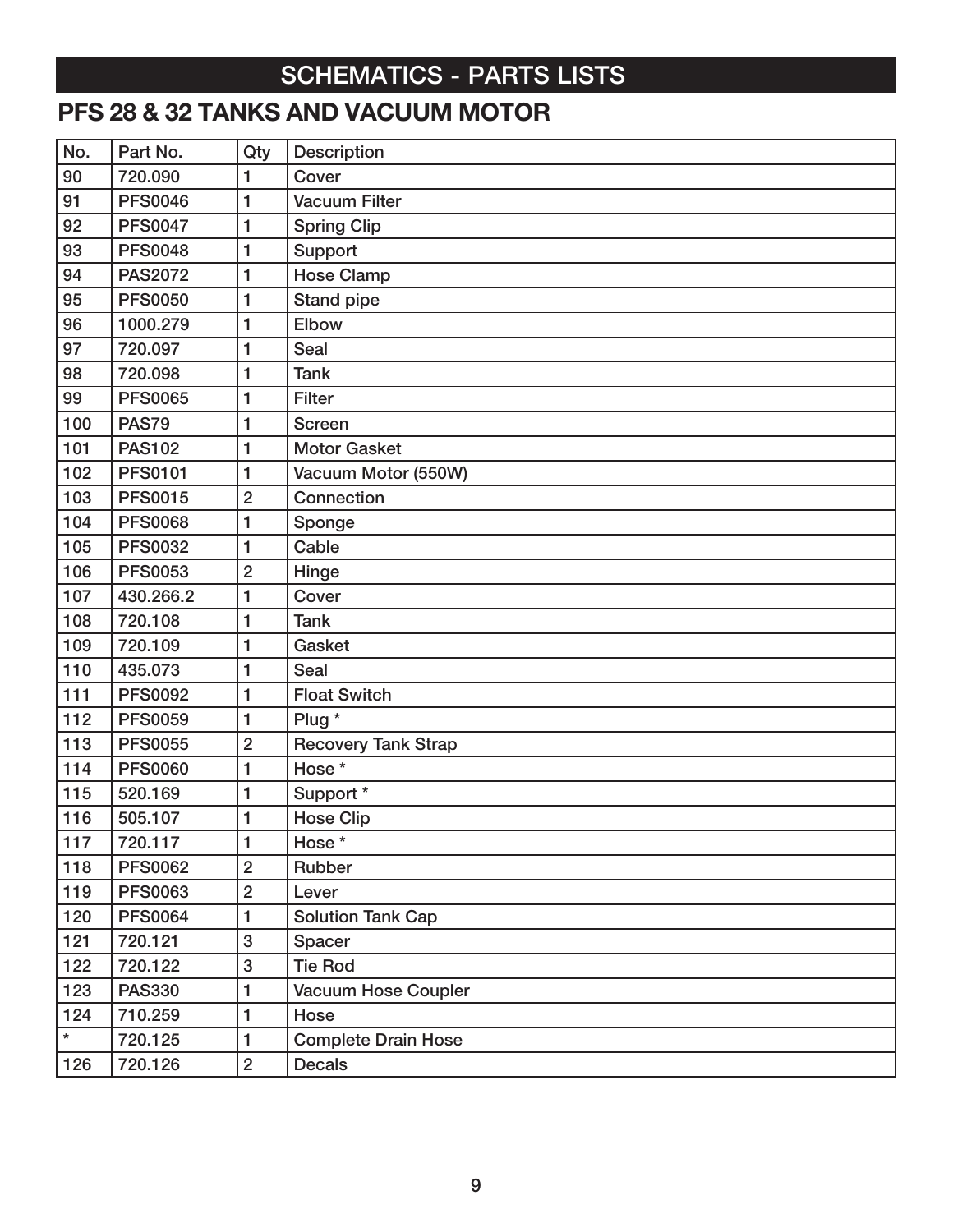#### PFS 28 & 32 SQUEEGEE AND BODY WORK

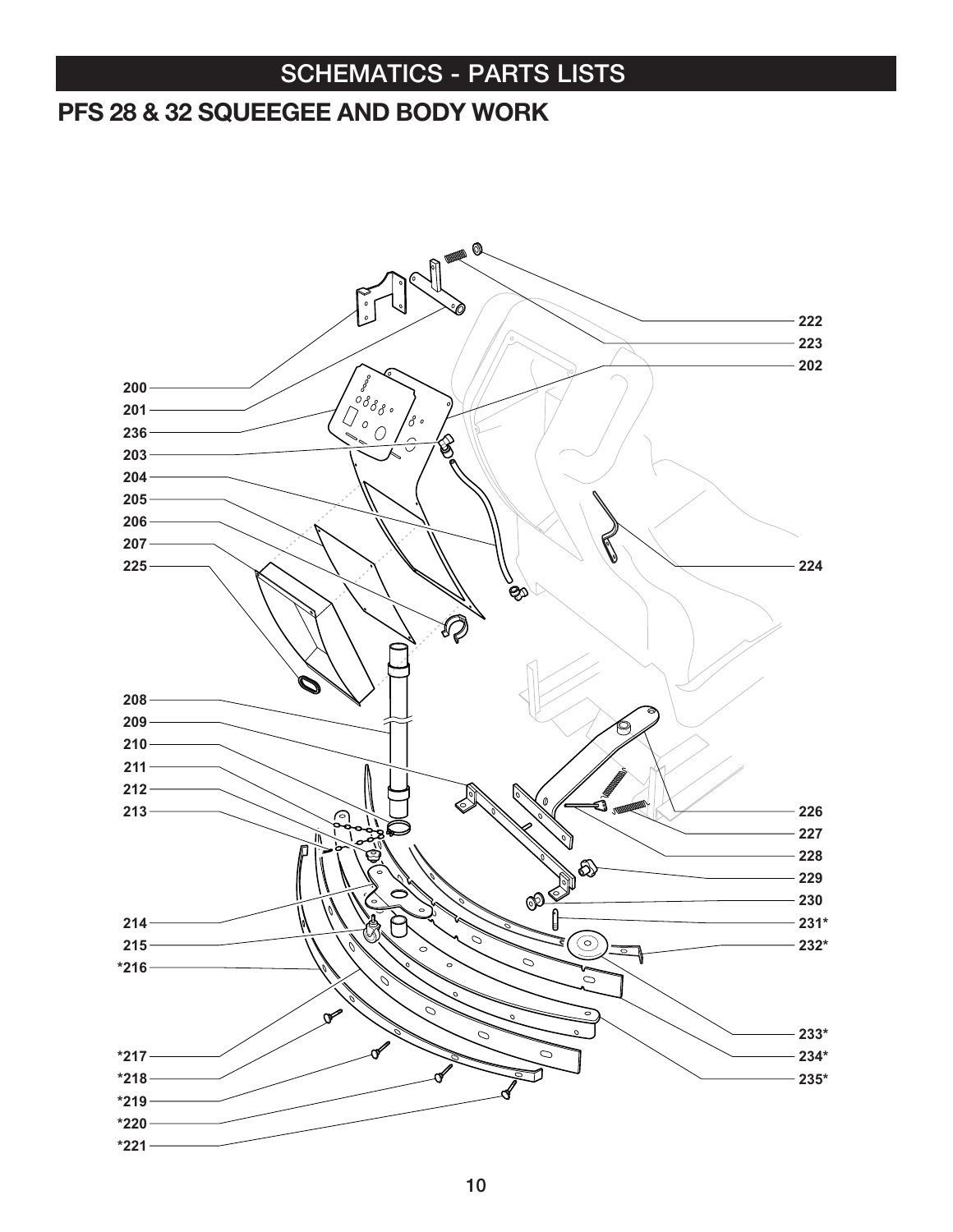#### PFS 28 & 32 SQUEEGEE AND BODY WORK

| No. | Part No.       | Qty            | <b>Description</b>                |  |
|-----|----------------|----------------|-----------------------------------|--|
| 200 | <b>PFS0084</b> | 1              | Support                           |  |
| 201 | <b>PFS0071</b> | 1              | Lever                             |  |
| 202 | 720.202        | 1              | Panel                             |  |
| 203 | <b>PFS0077</b> | $\overline{2}$ | <b>Hose Fitting</b>               |  |
| 204 | 720.204        | 1              | Hose                              |  |
| 205 | 720.205        | 1              | Panel                             |  |
| 206 | <b>PAS2069</b> | 1              | <b>Hose Clip</b>                  |  |
| 207 | 720.207        | 1              | Support                           |  |
| 208 | 720.208        | 1              | <b>Squeegee Hose</b>              |  |
| 209 | 700.046        | 1              | <b>Squeegee Support PFS28</b>     |  |
| 209 | 801.266        | 1              | <b>Squeegee Support PFS32</b>     |  |
| 210 | <b>PAS2075</b> | 1              | <b>Hose Clamp</b>                 |  |
| 211 | <b>PAS41</b>   | 1              | <b>Chain and Split Pins</b>       |  |
| 212 | 701.292        | $\overline{2}$ | <b>Knob</b>                       |  |
| 213 | <b>PAS41</b>   | 1              | <b>Chain and Split Pins</b>       |  |
| 214 | 710.13         | 1              | <b>Support Plate</b>              |  |
| 215 | 701.291        | 1              | <b>Caster Wheel</b>               |  |
| 216 | 700.283        | 1              | <b>Rear Retainer Strip</b>        |  |
| 217 | 700.265.L      | 1              | <b>Rear Squeegee Rubber</b>       |  |
| 218 | <b>PFS0087</b> | $\overline{2}$ | Screw M6 x 70                     |  |
| 219 | <b>PFS0087</b> | $\overline{2}$ | Screw M6 x 70                     |  |
| 220 | <b>PFS0089</b> | $\overline{2}$ | Screw M6 x 60                     |  |
| 221 | <b>PFS0081</b> | $\overline{2}$ | Screw M6 x 50                     |  |
| 222 | <b>PFS0070</b> | 1              | Gromet                            |  |
| 223 | <b>PFS0082</b> | 1              | <b>Spring</b>                     |  |
| 224 | <b>PFS0072</b> | 1              | Support                           |  |
| 225 | <b>PFS0097</b> | 1              | Gasket                            |  |
| 226 | 700.047.2      | 1              | <b>Support Arm</b>                |  |
| 227 | <b>PAS230</b>  | $\overline{2}$ | <b>Spring</b>                     |  |
| 228 | 701.260.1      | 1              | <b>Tie Rod</b>                    |  |
| 229 | <b>PAS33</b>   | 1              | <b>Knob</b>                       |  |
| 230 | <b>PAS34</b>   | 1              | Regulator                         |  |
| 231 | <b>PAS942</b>  | $\overline{2}$ | Pin                               |  |
| 232 | 700.262        | 1              | <b>Front Retainer Strip</b>       |  |
| 233 | PAS1           | $\overline{2}$ | <b>Bumper Wheel</b>               |  |
| 234 | 700.263.L      | 1              | <b>Front Squeegee Rubber</b>      |  |
| 235 | 710.139        | 1              | <b>Squeegee Body</b>              |  |
| 236 | 720.236        | 1              | <b>Panel Decal PFS28</b>          |  |
| 236 | 820.236        | 1              | <b>Panel Decal PFS32</b>          |  |
|     | 710.19         | 1              | <b>Complete Squeegee Assembly</b> |  |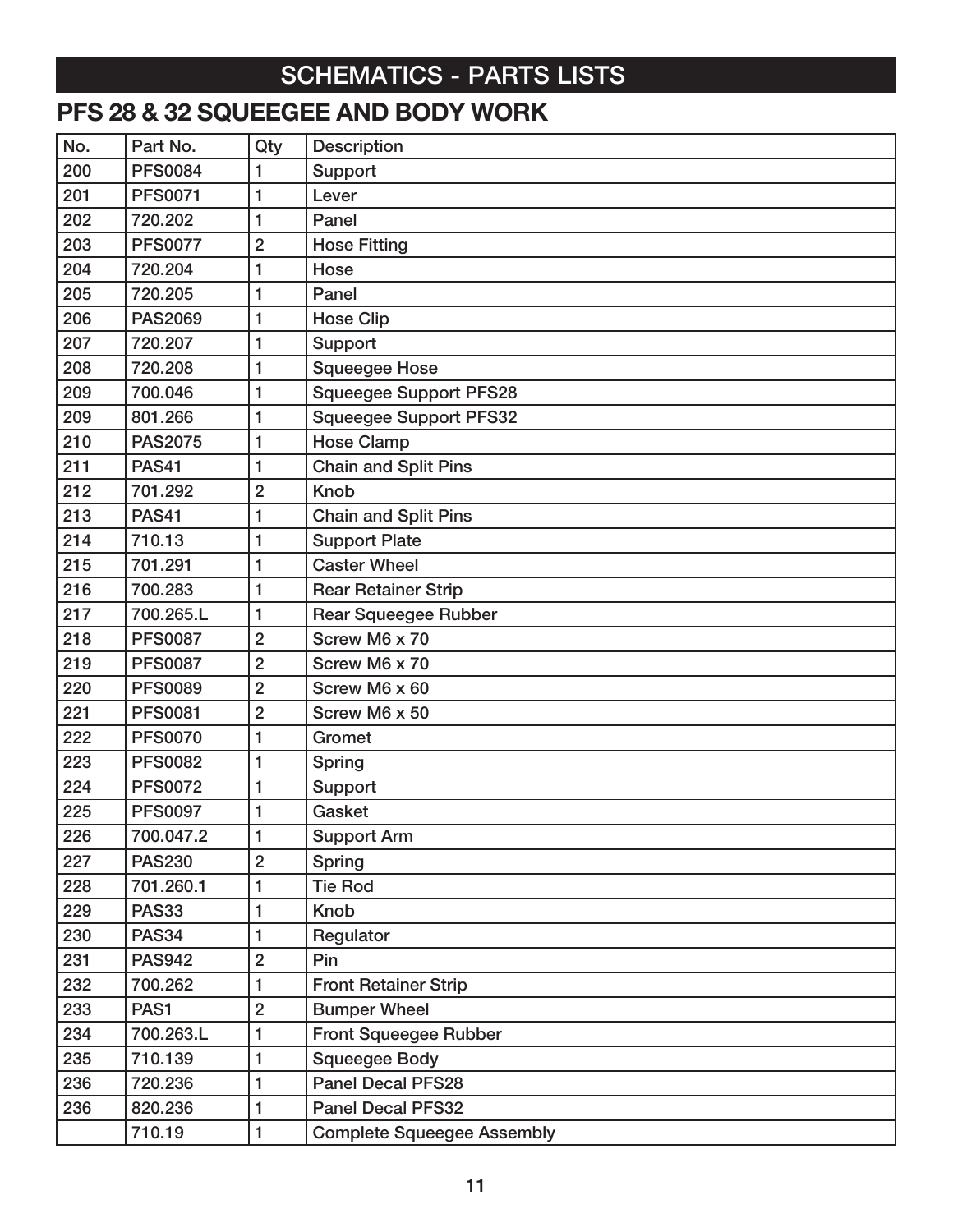#### PFS 28 & 32 ELECTRICAL

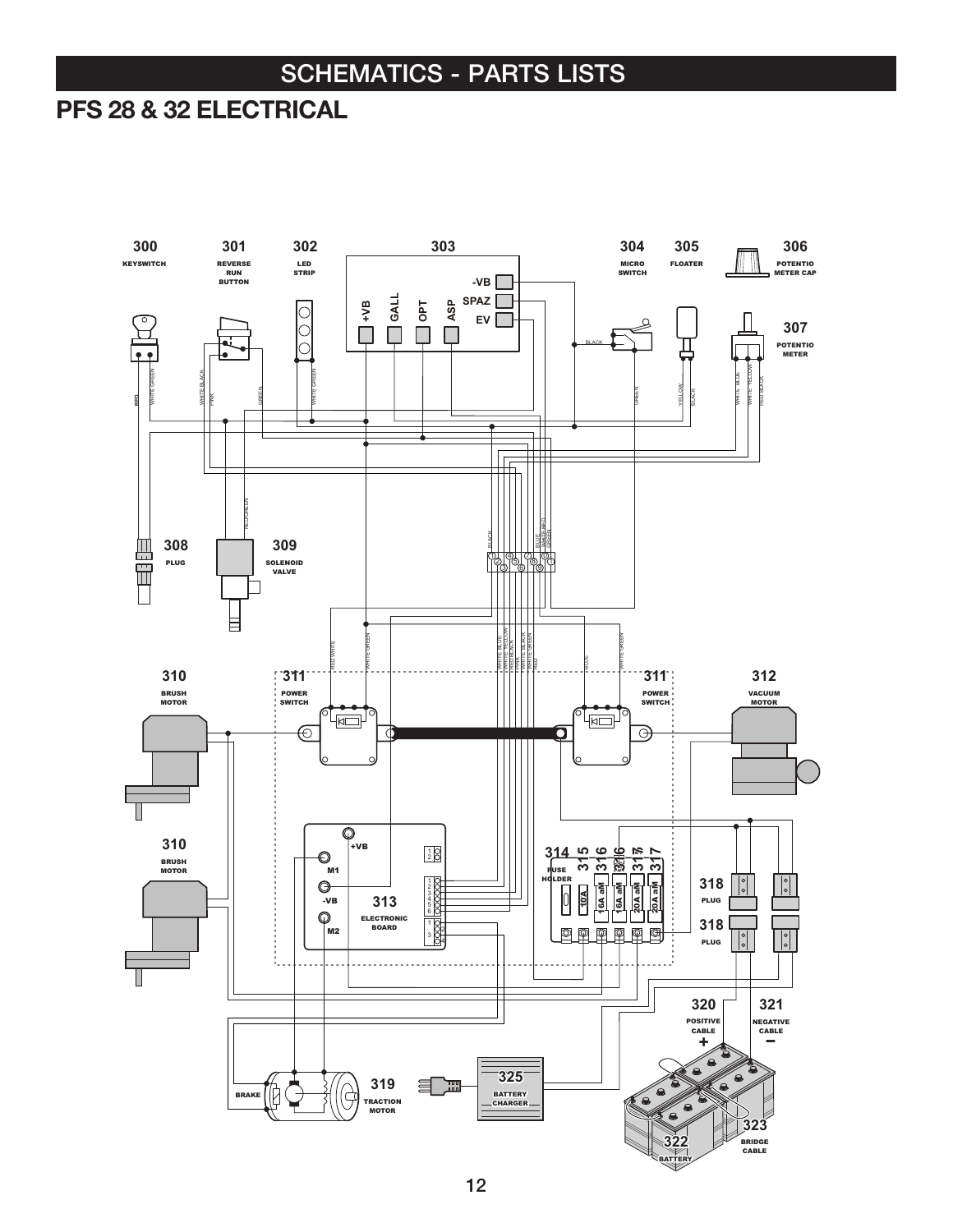# PFS 28 & 32 ELECTRICAL

| No. | Part No.       | Qty            | <b>Description</b>                 |
|-----|----------------|----------------|------------------------------------|
| 300 | PAS53NS        | 1              | <b>Key Switch</b>                  |
| 301 | <b>PAS295</b>  | $\mathbf{1}$   | <b>Reverse Button</b>              |
| 302 | <b>PFS0090</b> | 1              | <b>LED Strip</b>                   |
| 303 | <b>PFS0091</b> | 1              | <b>Electronic Card</b>             |
| 304 | <b>PAS56</b>   | $\mathbf{1}$   | <b>Drive Micro Switch</b>          |
| 305 | <b>PFS0092</b> | $\mathbf{1}$   | Float                              |
| 306 | <b>PFS0093</b> | 1              | <b>Knob</b>                        |
| 307 | <b>PAS55</b>   | 1              | Potentionmeter                     |
| 308 | <b>PFS0015</b> | $\overline{2}$ | Connector                          |
| 309 | <b>PAS2035</b> | 1              | <b>Solenoid Valve</b>              |
| 310 | <b>PFS0033</b> | $\overline{2}$ | <b>Brush Motor</b>                 |
| 311 | <b>PAS57</b>   | $\overline{2}$ | <b>Power Switch</b>                |
| 312 | 500.257.3      | 1              | <b>Vacuum Motor</b>                |
| 313 | <b>PAS294A</b> | $\mathbf{1}$   | <b>Electroinc Control Board</b>    |
| 314 | <b>PFS0094</b> | $\overline{4}$ | <b>Fuse Holder</b>                 |
| 315 | <b>PFS0095</b> | 1              | Fuse 10A                           |
| 316 | <b>PAS117</b>  | $\overline{2}$ | Fuse 16A                           |
| 317 | <b>PAS118</b>  | $\overline{2}$ | Fuse 20A                           |
| 318 | PAS59R         | 1              | Connector                          |
| 319 | PAS485.1       | 1              | <b>Complete Transaxle</b>          |
| 320 | <b>PAS140</b>  | 1              | <b>Connector w/ Battery Cables</b> |
| 322 | <b>TBD</b>     | $\overline{2}$ | Wet Lead-Acid Battery 12V 240 Ah   |
| 322 | <b>TBD</b>     | $\overline{2}$ | GEL- AGM Battery 12V 240Ah         |
| 323 | <b>PAS141</b>  | 1              | <b>Jumper Cable</b>                |
| 324 | 720.324        | 1              | <b>Complete Wiring</b>             |
| 325 | <b>PFS0102</b> | $\mathbf{1}$   | <b>Battery Charger</b>             |